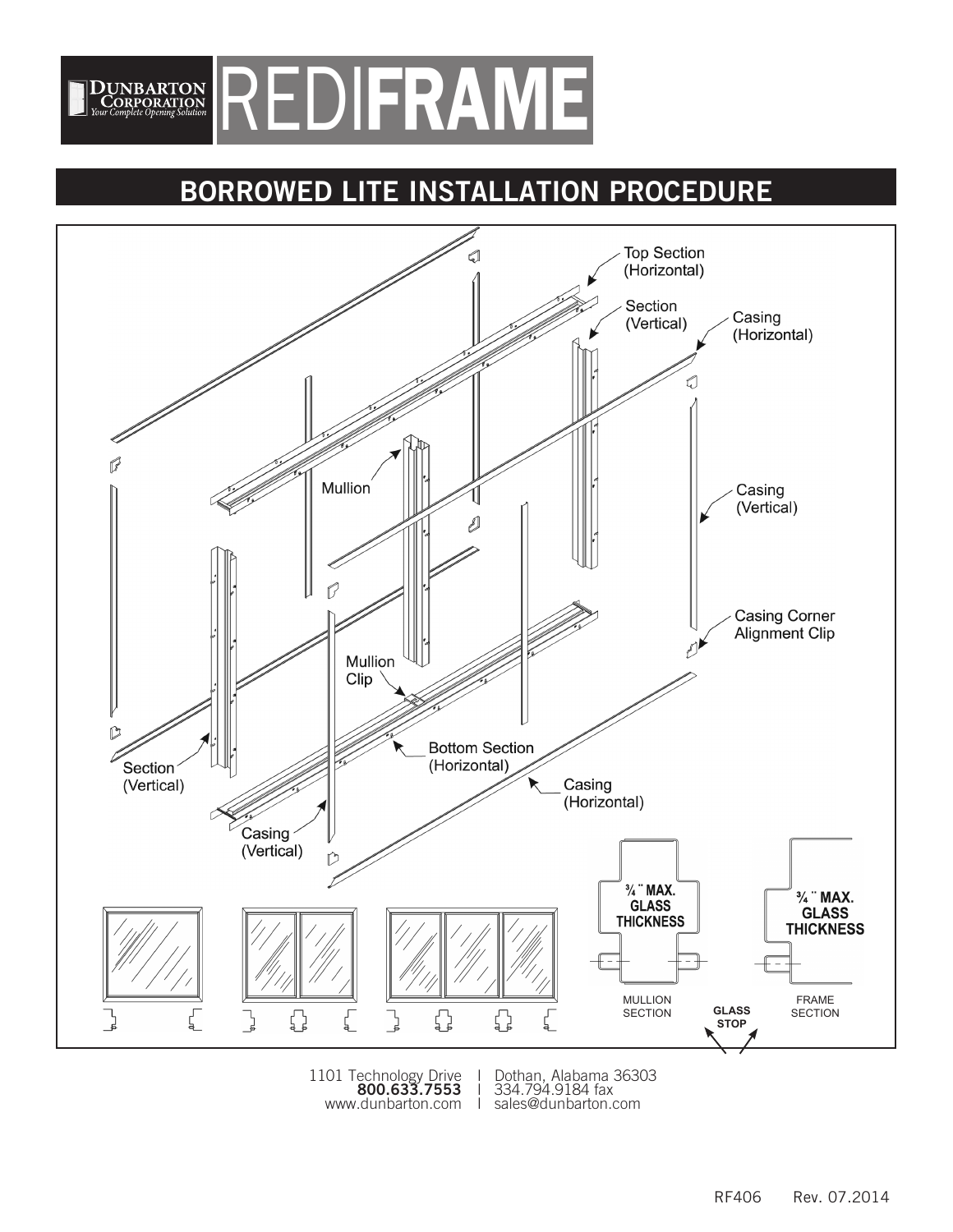# **BEFORE YOU BEGIN**

**PLEASE FOLLOW ALL INSTRUCTIONS AND ALWAYS USE PROTECTIVE EYEWEAR WHEN INSTALLING A DOOR SYSTEM. PLEASE READ INSTRUCTIONS COMPLETELY.**



**FIGURE 1**

# **BORROWED LITE ROUGH OPENING**

### **Rough Opening**

(Figure 1) **Step 1**

Verify that the opening is plumb, square and level.

#### **Vertical Mullion:**

Add 1" (once only) to total of the combined

glass sizes in width. Then add 2" more for each mullion used. Add 1" to height of glass size.

(Example:  $36" + 36" + 2"$  [mullion] +  $1" = 75"$  W;  $48" + 1" = 49"$  H.) (Figure 2)

### **Mullion Clip Installation Step 1**

Select frame members that will receive mullion brackets (head and sill). Determine center line of mullion and scribe a line across the rabbets. (Figure 3)



**FIGURE 2**

**Important**: All measurements should be made from the same end of the frame sections in the installed position.

#### **FIGURE 3**

# Step 2

<u>solition</u><br>
Position mullion bracket so scribe line centers in diamond window and the depressed tab rests firmly against the stop on the 1-3/4" and 1-3/8" rabbets. (Figure 4)

#### **Step 3**

Install screws as shown. (Figure 5)

### **Installation of Frame**

#### **Step 1**

Sleeve both top and bottom horizontal sections over wall. (Figure 6)

#### **Step 2**

Sleeve vertical members over wall. (Figure 7)









**FIGURE 6**



**FIGURE 7**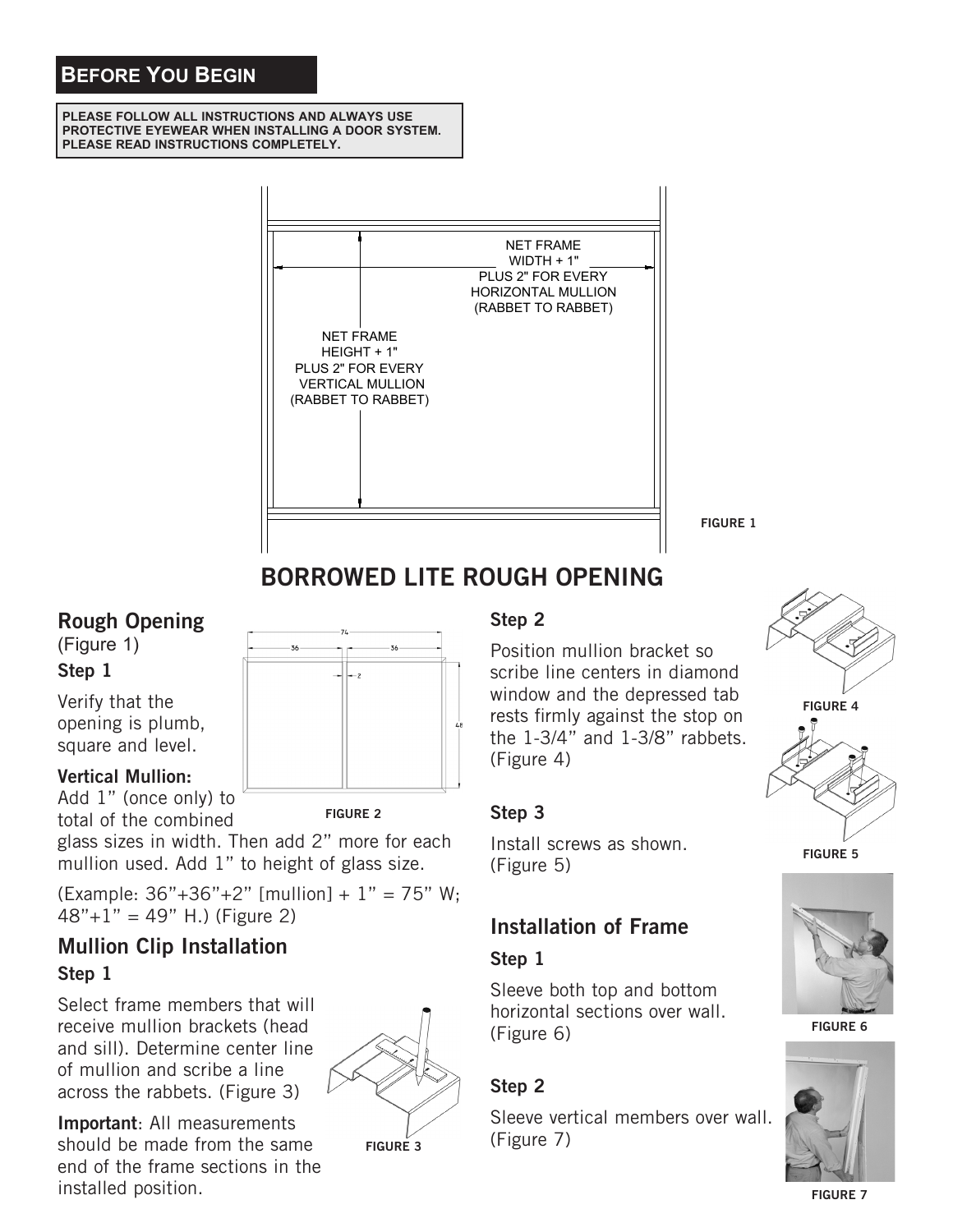### **Step 3**

Bring together all vertical sections with bottom horizontal section (Figure 8), locking them together with alignment tabs and fitting the mullion post firmly on to the bottom mullion bracket.

#### **Step 4**

Pull top horizontal section down to interlock with alignment tabs at sides and with mullion post. (Figure 9)

#### **Step 5**

Check for square inside corners and proceed to fasten unit to

**FIGURE 9**

wall (See Fastening Instructions below).

# **Step 6**

With a self-tapping screw, attach mullion to mullion clip (Figure 10) on both sides.





# **Step 1**

#### **To secure horizontal sections**, apply one (1) fastener per lance / nail hole. (Figure 13/13a)

**Step 2**

### **To secure vertical sections**, **FIGURE 13a FIGURE 8**

apply one (1) fastener per lance / nail hole (Figure 13/13a).

#### **Step 3**

Install glass, glazing, and glass stop. (Figure 14) See Fire Rating Chart for correct glazing material application (pg. 4).



# **Step 4**

Apply trim, taking care to hook over outside clip roll and snap over the inside clip. Do not force over both ends of clip simultaneously (Figures 15, 16, and 17).







**FIGURE 15 FIGURE 16 FIGURE 17**

**To remove casing**, use a small common screwdriver with a flat edge or a stiff putty knife. Start at the bottom of the upright casing on the **inside** of the frame. Gently insert the edge of the screwdriver between the casing and the leg of the frame. Slowly work the screwdriver up the casing to the first lance. Rotate the screwdriver in a counterclockwise motion; the casing will pop off the inside curl of the lance. Repeat this procedure with remaining lances. After all inside lances have been cleared, gently ease the casing from under the **outside** lance curl and remove.